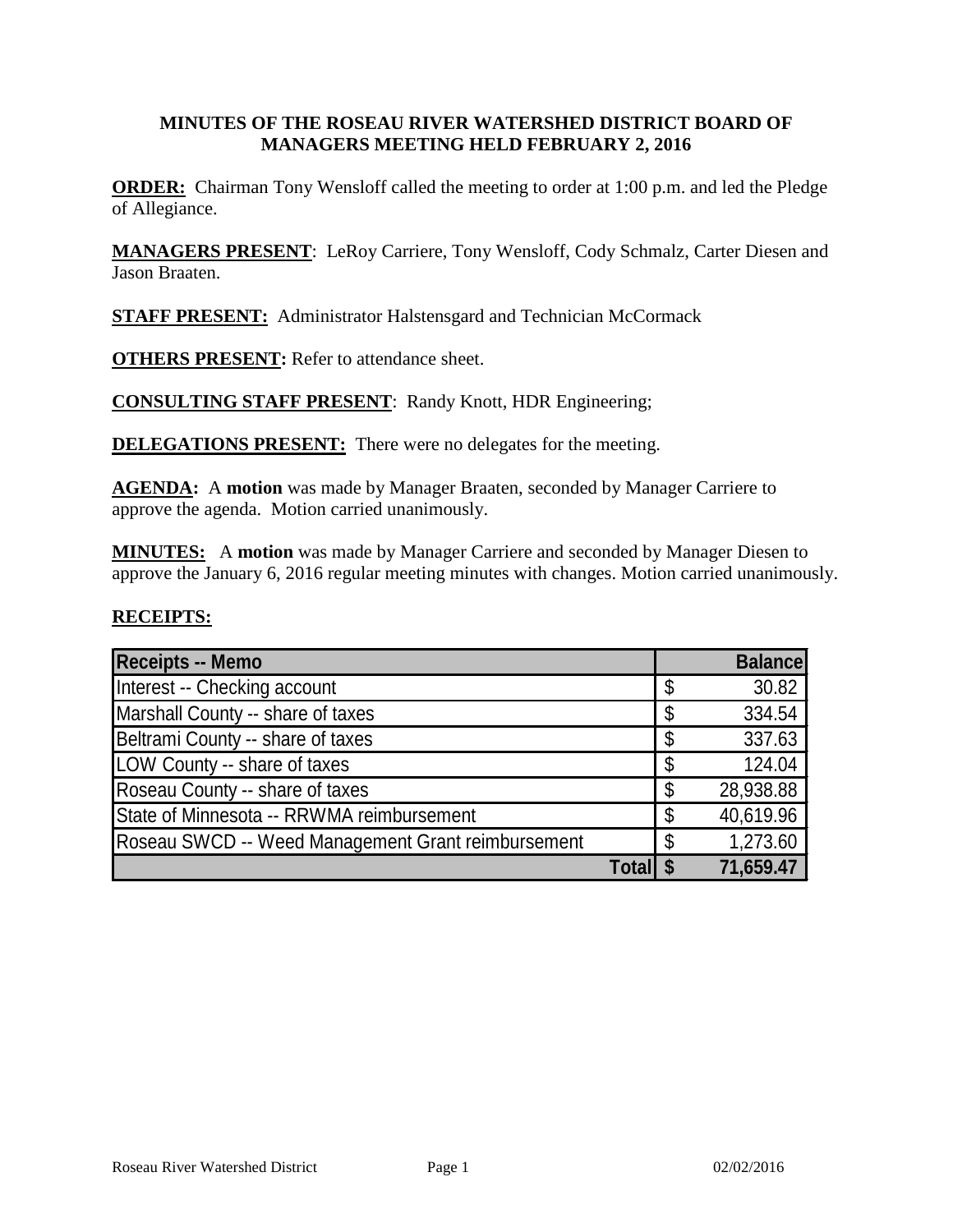| <b>Bills</b>                                                       | <b>Amount</b>            |           |
|--------------------------------------------------------------------|--------------------------|-----------|
| Tracy Halstensgard -- wages                                        | \$                       | 4,228.24  |
| Torin McCormack -- wages                                           | $\overline{\$}$          | 4,487.24  |
| Tracy Halstensgard -- mileage and reimbursement                    | $\overline{\$}$          | 194.74    |
| Torin McCormack -- mileage and reimbursement                       | $\overline{\$}$          | 155.60    |
| LeRoy Carriere -- per diem & expenses                              | $\overline{\$}$          | 138.53    |
| Carter Diesen -- per diem & expenses                               | $\overline{\$}$          | 322.97    |
| Jason Braaten -- per diem & expenses                               | $\overline{\$}$          | 517.51    |
| Cody Schmalz -- per diem & expenses                                | $\overline{\$}$          | 295.13    |
| Tony Wensloff -- per diem & expenses                               | $\overline{\$}$          | 78.44     |
| PERA -- employer / employee contribution                           | \$                       | 1,483.22  |
| Internal Revenue Service -- withholding                            | $\overline{\$}$          | 3,584.16  |
| MN State withholding -- Payroll tax withheld                       | \$                       | 628.00    |
| Sjobergs TV -- internet access                                     | $\overline{\$}$          | 50.04     |
| Marco -- copier maintenance                                        | \$                       | 51.62     |
| Minnesota Energy -- natural gas bill                               | $\overline{\$}$          | 212.62    |
| CenturyLink -- phone service                                       | $\overline{\$}$          | 114.69    |
| SuperOne Foods -- food for meetings                                | $\overline{\$}$          | 40.08     |
| City of Roseau -- utilities                                        | $\overline{\$}$          | 263.20    |
| HDR engineering -- invoices for 11/29/15 through 12/26/15          | \$                       | 27,654.58 |
| RRWMA - \$1,477.00; Lake Bottom - \$23,832.33; WRAPS -- \$2,345.25 |                          |           |
| Clair Kjersten -- Mowing Duxby Levee                               | \$                       | 525.00    |
| Cardmember Services -- RRBC conference and meeting expense         | \$                       | 314.65    |
| Roseau Times Region -- notice                                      | \$                       | 14.13     |
| Moren Law office -- legal services for Oct - Dec 2015              | $\overline{\$}$          | 1,575.00  |
| SFM -- workers comp insurance                                      | $\overline{\mathcal{S}}$ | 473.00    |
| Liberty Mutual -- Officers Bond                                    | $\overline{\$}$          | 100.00    |
| Mitch Magnusson -- SD 51 debris removal                            | $\overline{\mathbb{S}}$  | 6,500.00  |
| Total \$                                                           |                          | 54,002.39 |

**BILLS:** A **motion** was made by Manager Carriere to pay the normal monthly bills as discussed, seconded by Manager Braaten. Motion carried unanimous.

## **PERMITS:**

After discussion on the extension request for Permits #14-02, 14-03 & 14-14 (Erik Dunham), a **motion** was made by Manager Carriere, seconded by Manager Diesen to approve the permit extensions. Motion carried unanimously.

**DELEGATIONS:** Todd Miller, Roseau County Commissioner, had requested to be on the agenda but was not in attendance.

## **PROJECTS:**

Technician McCormack updated the board on the status of the permit applications. Engineer Randy Knott, HDR Engineering, provided the board with a copy of the project Plans and Specifications. There was discussion on the bidding process and opening date. A **motion** was made by Manager Braaten, seconded by Manager Carriere to accept the Construction Plans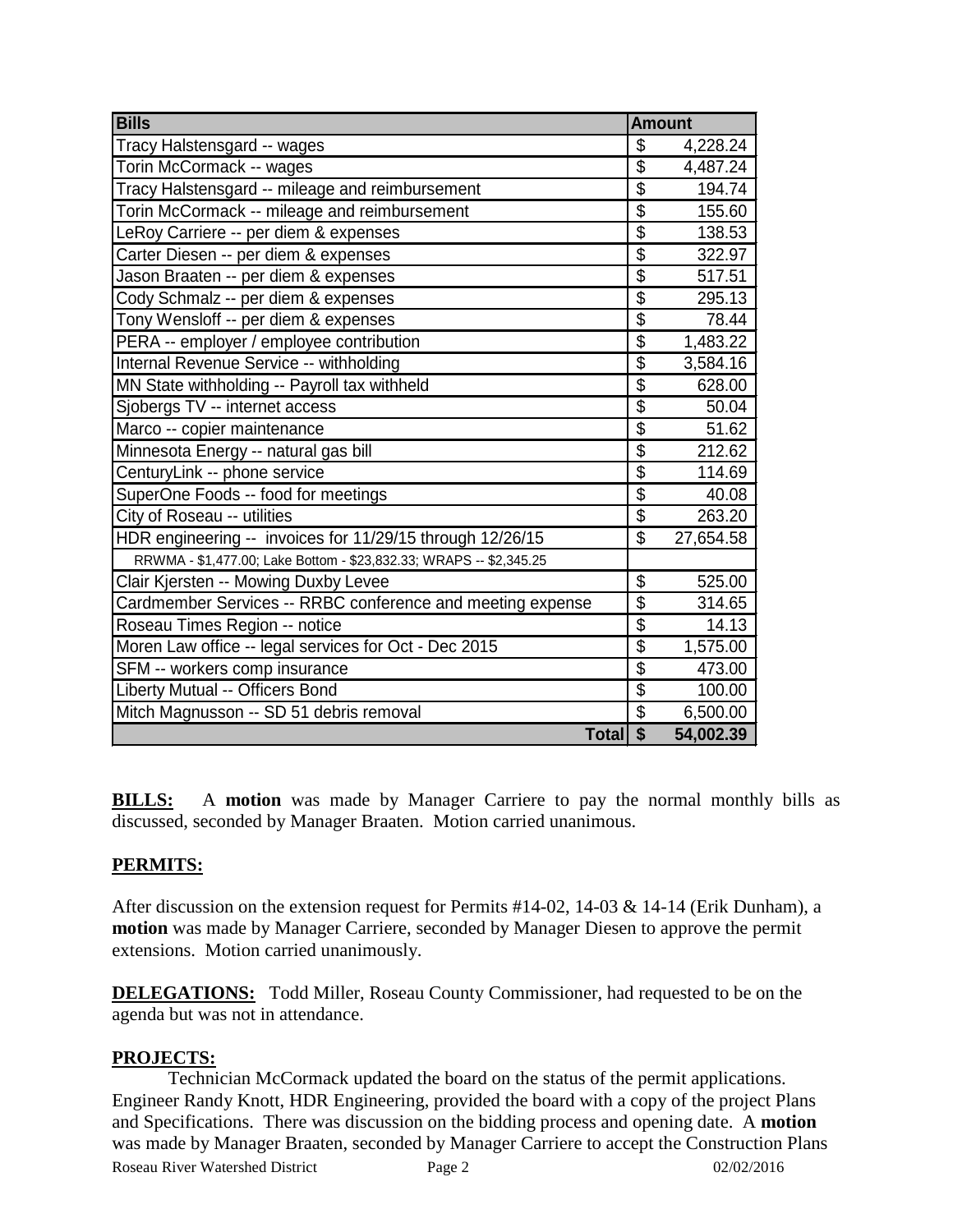and Specification documents. There was some discussion on how any changes to the plans would be handled. Changes that do not change quantities will be handled in the field, and changes that have cost implications will go through the change order process. Motion carried with Manager Schmalz opposed. A **motion** was made by Manger Carriere, seconded by Manager Diesen to authorize advertising for bids with the bid opening scheduled for March  $2<sup>nd</sup>$ at 2 p.m. Motion carried with Manager Schmalz opposed. Administrator Halstensgard discussed the status of the JPA.

Lake Bottom: Technician McCormack spoke about the DEM modeling and gave an update on the Project Team meeting held January 21. There was discussion on the FDR and NRE goals and elevations for the project. Wetland mitigation options were also discussed. EAW and Pool Management committees were formed. The next Project Team meeting was scheduled for March 17. Administrator Halstensgard discussed funding, the Step I submittal and advance of funds from the RRWMB.

Beltrami: Administrator Halstensgard reported that we are still waiting for the NRCS agreement for the RCPP funding. There was discussion on the Authorized Representative for the RCPP funding for both contracts.

Whitney Lake: Administrator Halstensgard discussed the forms to complete the application process. A **motion** was made by Manager Carriere, seconded by Manager Braaten to name Administrator Halstensgard as the Authorized Representative for the RCPP funding contracts. Motion carried unanimously.

## **RRWMB**:

- Whitney Lake
- Lake Bottom funding
- COE meeting Tamara Camaron and Collin Peterson attended
- Ben Kleinwachter is now the Associate Chair
- Dan Thul is retiring in July

## **ADMINISTRATIVE REPORT:**

- BWSR grants A **motion** was made by Manager Carriere, seconded by Manager Schmalz to name Administrator Halstensgard as the Authorized Representative and approve the terms of the contracts. Motion carried unanimously.
- After discussion on the Administrative Fund, a **motion** was made by Manager Braaten, seconded by Manager Carriere to allocate 37,500 to the Restricted Building Fund. Motion carried unanimously.
- Letter to the County concerning the building lease -- Administrator Halstensgard presented information on various property alternatives and a draft letter to the County. The Board toured the old jail portion of the building. The consensus of the board was to send the letter to the County Board with the recommended changes.
- Manager Carriere made a **motion** to accept the agreement for the 2015 Audit Report with Brady Mertz accounting firm, seconded by Manager Diesen. Motion carried unanimously.
- After discussion, the Board directed Administrator Halstensgard to draft a letter to the City of Roseau declining to participate in the future maintenance of the East Diversion Gage.
- WRAPS Kick-off and CAC meeting planning update
- Rep. Fabian's listening session in TRF tomorrow